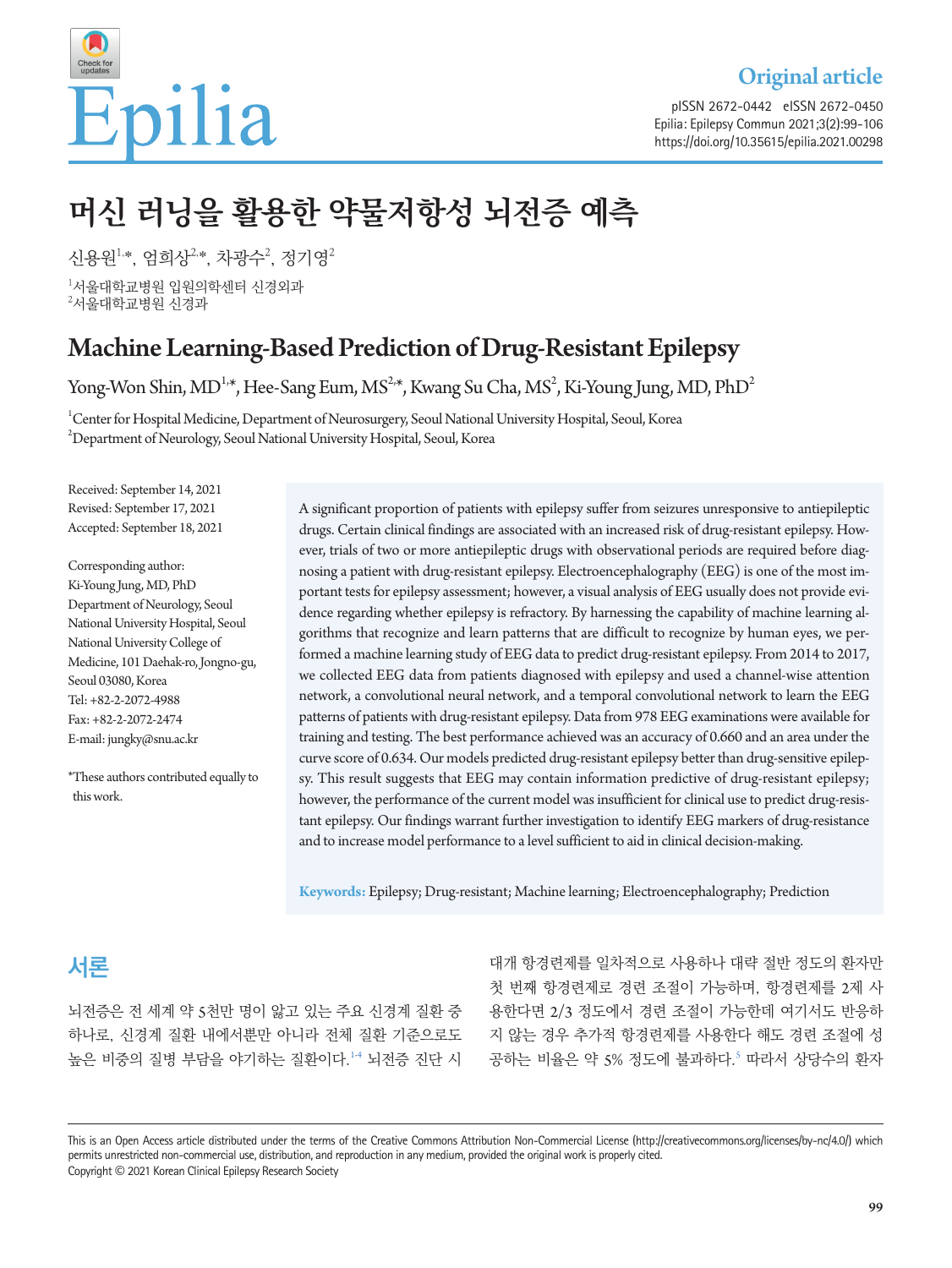에서는 항경련제만으로 경련 조절이 어려우며 이러한 환자의 경 우 수술 등 다른 치료를 고려할 필요가 있다.

여러 임상 소견들을 통하여 약물저항성(drug-resistant) 뇌전 증을 예측할 수 있으나, 약물저항성 뇌전증과 연관된 임상적 소 견들이 있다 하더라도 이러한 환자들이 반드시 약물저항성 뇌전 증이 되지는 않는다.<sup>[6](#page-7-3)</sup> 가령 약물저항성 뇌전증에서 가장 흔하게 발견되는 병리적 소견인 해마 위축(hippocampal sclerosis)의 경 우 반드시 약물 불응성이 아닐 수 있으며, 무증상인 경우도 있 다.<sup>[7](#page-7-4)[,8](#page-7-5)</sup> 이에 일반적으로 항경련제 투약 후 반응을 보아 2제 이상 의 항경련제 사용에도 발작 조절이 잘 되지 않는 경우에야 약물 저항성 뇌전증임을 판단할 수 있다.

머신 러닝(machine learning) 기법의 발달로 현재 점차 많은 임 상적 또는 비임상적 영역에서 머신 러닝을 활용한 컴퓨터가 인 간을 대체 또는 보완하고 있으며, 그 범위가 점차 넓어지고 있 다. 뇌전증의 경우 뇌파를 학습하여 발작파 또는 발작을 자동으 로 검출하는 연구들이 이루어져 왔다. [9](#page-7-6)[,10](#page-7-7) 약물저항성 뇌전증 연 구의 경우에도 임상 정보 및 뇌파 정보를 머신 러닝 기법들을 활 용하여 분석하고 예측하는 연구들이 이루어져 왔으나 관련 연구 가 비교적 많지 않은 수준이다.[11](#page-7-8) 뇌파 정보만을 가지고 연구가 가능한 발작파 검출이나 발작 검출과 달리 약물저항성 뇌전증 예측 연구에서는 약물저항성 뇌전증 여부를 비롯하여 학습에 각 종 임상 정보가 함께 필요하므로 이에 상대적으로 연구를 위한 데이터를 모으기가 어렵다는 것이 한 가지 이유이다. 뇌파는 뇌 전증 진단 및 평가에 가장 유용하게 사용되는 도구이나, 발작파 나 발작 여부와는 달리 약물저항성 뇌전증 여부는 판단이 어렵 다. 머신 러닝의 경우 사람의 눈으로 판별이 어려운 패턴을 학습 하는 특징이 있으며, 때로는 사람 이상의 정확도를 보이는 경우 도 있다.[12](#page-7-9) 그러나 순수히 뇌파 데이터만을 가지고 머신 러닝을 통해 약물저항성 여부를 판별할 수 있는지는 확인된 바가 없다. 또한, 약물저항성 뇌전증 예측에 기존 머신 러닝 알고리즘 외 딥 러닝(deep learning)에서 사용하는 다양한 알고리즘을 활용한 연 구는 거의 없는 실정이다. 본 연구에서는 임상적 정보를 제외한 순수 뇌파 데이터만으로 약물저항성 뇌전증을 얼마나 정확하게 감별해낼 수 있는지를 알아보고자 하였다.

## **방법**

#### **1. 대상자 선정**

본 연구는 2014년 1월부터 2017년 12월까지 서울대학교병원에 서 진료를 받은 환자 중 뇌전증 진단을 받은 환자를 대상으로 뇌 파 데이터 및 의무기록을 후향적으로 수집하여 분석을 진행하였 다. 입원 환자의 경우 의식 저하나 전신상태에 따른 뇌파의 변화 가능성이 있어 이를 배제하고 전신상태가 비교적 양호한 상태에 서 촬영된 외래 뇌파만을 사용하였으며, 뇌파를 여러 번 시행한

경우 조건을 만족하는 첫 번째 뇌파만을 학습 및 분석에 사용하 였다. 외래에서 촬영한 뇌파가 없는 경우 분석에서 제외하였다. 종양이나 자가면역 또는 기타 뇌염에 동반된 뇌전증의 경우 기 저 질환이 예후에 큰 영향을 미치므로 배제하였으며, 추적 기간 중 뇌전증 수술 외 뇌 수술을 받았거나 뇌졸중을 앓은 경우 역시 예후에 영향을 미치므로 배제하였다. 뇌파 촬영 시 협조가 불량 하였던 것으로 기록된 뇌파의 경우 운동 잡파(motion artifact) 등으로 데이터 질이 떨어질 가능성이 높아 해당 환자는 분석에 서 배제하였다. 마지막으로 뇌파 촬영 구간별 학습능력의 차이 를 비교하기 위하여 뇌파 검사 중 각성 뇌파 및 수면 뇌파 총 30 분 길이의 뇌파 검사를 시행한 환자의 뇌파 데이터를 분석에 활 용하였으며, 각성 또는 수면 뇌파만 촬영한 경우 분석에서 배제 하였다.

#### **2. 예후 구분**

2년 이상 추적 결과를 토대로 마지막 추적에서 항경련제를 3가 지 이상 복용하거나 추적기간 내 뇌전증 수술을 시행한 환자를 약물저항성 뇌전증(비순응군)으로 정의하였으며, 2년 이상 추적 에서 항경련제를 2가지 이내로 복용 중인 환자를 순응군으로 구 분하였다. 단, 마지막 6개월 이내 항경련제의 감량이 아닌 기타 변 경이 있는 경우는 비순응군 가능성이 있어 분석에서 제외하였다.

#### **3. 뇌파의 수집, 전처리 및 학습**

선정기준을 통해 총 978명(순응군 581명, 비순응군 397명)의 뇌 파 데이터를 확보하여 분석에 활용하였다([Fig](#page-2-0). 1). 뇌파별로 사 용한 전극의 수나 위치에 차이가 있어 10–20 체계 기준 19채널 (Fp1, Fp2, F3, F4, C3, C4, P3, P4, F7, F8, T7, T8, P7, P8, O1, O2, Fz, Cz, Pz)만을 선택하여 분석에 활용하였으며, 이를 평균한 값을 바탕으로 구한 평균 참조 몽타주(average reference montage) 값을 구하였고, 1–50 Hz로 대역 통과 필터(band-pass filter) 적용 후, 10초 단위의 분절(epoch) 기준으로 전위의 진폭 (amplitude)이 ±200 μV을 초과하는 데이터를 포함하는 분절은 제외하였다. 수집된 뇌파 데이터는 z점수 정규화(z-score normalization)을 통해 스케일(scale)을 맞추었다. 총 30분 중 처음 2초 데이터를 제외한 초기 1분, 광 자극(photic stimulation) 및 과 호흡(hyperventilation)이 끝나고 수면 유도가 시작되는 15분째부 터 중반 1분, 그리고 15분 가량 수면 유도가 된 마지막 후반 1분 의 데이터를 선별하여 총 3분의 데이터를 합쳐 분석에 사용하였 다. 머신 러닝 알고리즘을 훈련시키기 위하여 선정된 978명의 데이터를 무작위로 섞은 후 학습세트(train set) 및 평가세트(test set)로 분할하였다. 이 때, 순응군과 비순응군의 수가 다르므로 학습세트 또는 평가세트에 특정 군이 편향되는 상황을 방지하기 위하여 층화 추출법(stratified sampling)을 사용하여 원본 데이터 에서의 각 군의 비율(약 1.46:1)을 유지하며 분할하였다. 머신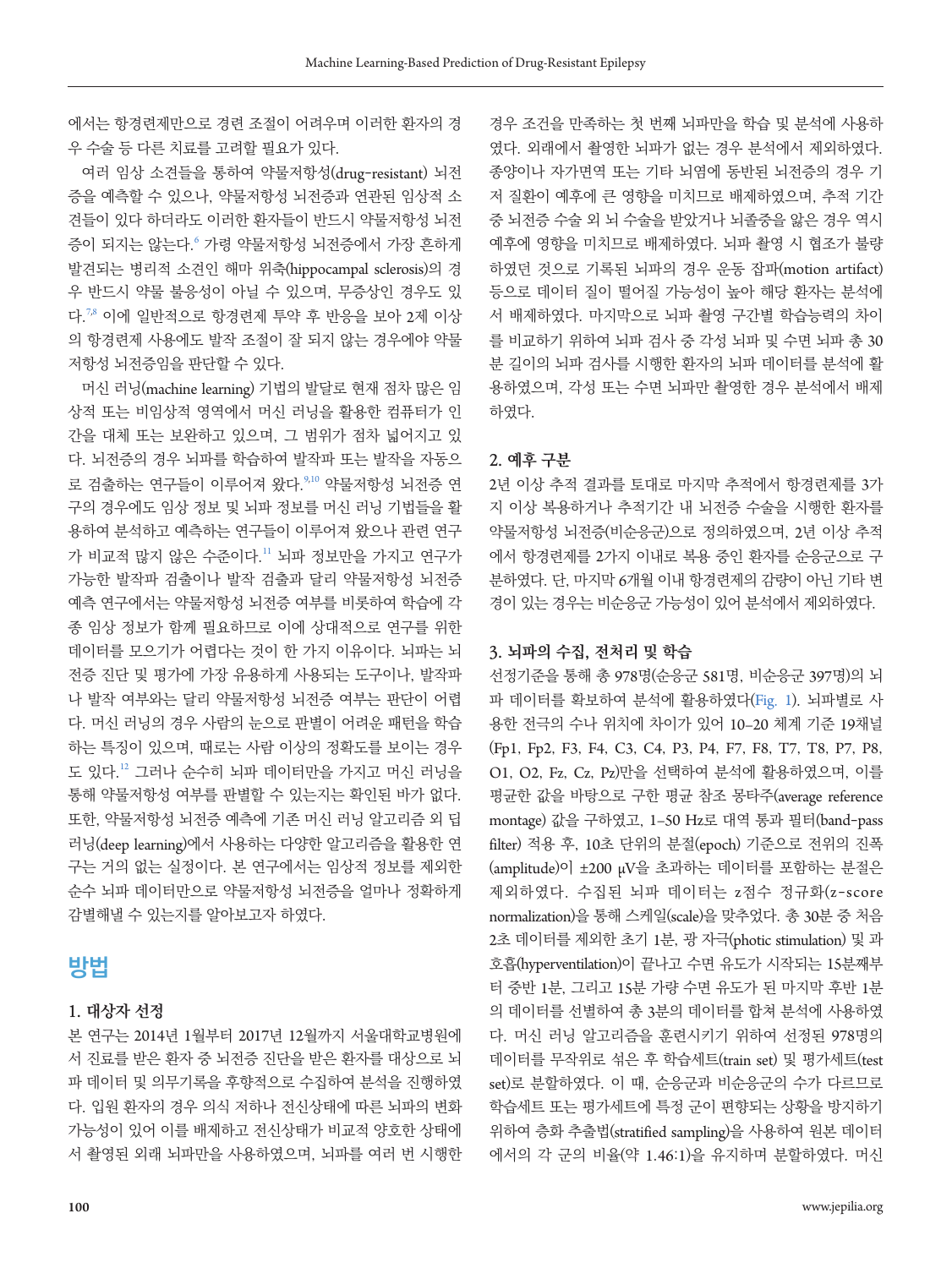러닝 알고리즘 학습에 필요한 적절한 초매개변수(hyperparameter) 선택 및 최종 모델 선택을 위해 5겹 교차검증(5-fold cross validation)을 사용하였으며 이 과정에서도 마찬가지로 층화 추출 법을 사용하였고 과적합(overfitting)을 방지하기 위하여 조기 종료 (early stopping) 방식이 적용되었다. 최종적으로 선택된 모델을 평 가세트를 이용하여 평가하였다. 모델의 평가지표로는 정확도 (accuracy), 정밀도(precision), 재현율(recall), F1-score 및 AUC (area under the receiver operating characteristic curve)가 사용되 었다.

#### **4. 머신 러닝 모델설계**

#### 본 연구에 사용된 알고리즘은 크게 3가지로 이루어진다.

첫 번째는 어텐션 매커니즘(attention mechanism)이다.<sup>[13](#page-7-10)</sup> 어텐 션 매커니즘은 입력 데이터에서 공간적 특징에 가중치를 주는 공간 어텐션(spatial attention)과 시간적 특징에 가중치를 주는 시간 어텐션(temporal attention)이 있다. 본 연구에서는 19개의 다수 채널의 뇌파 데이터를 사용함으로써 증가하는 공간 복잡성 으로 인한 특징 추출(feature extraction)의 어려움을 해소하고자 약물저항성 뇌전증을 감별하는 데 핵심이 되는 채널을 모델이 자동으로 학습하고, 해당 채널에 가중치를 줄 수 있는 공간 어텐 션 기반의 채널 어텐션(channel-wise attention)을 사용하였다.[14](#page-7-11)

두 번째는 합성곱 신경망(convolution neural networks, CNN) 이다.[15](#page-7-10) CNN은 합성곱(convolution) 연산을 통하여 대상 데이터

<span id="page-2-0"></span>

**Fig. 1.** Flowchart detailing the inclusion and exclusion criteria and numbers of the study population. EEG, electroencephalography. **Fig. 2.** Examples of dilated convolution with a kernel size of 2.

로부터 다양한 특징들을 추출하고, 목적에 부합하는 특징에 가 중치를 두어 학습하는 방식으로 동작되는 대표적인 딥러닝 알고 리즘 중 하나이다.[15](#page-7-10)[,16](#page-7-12) CNN 기반의 알고리즘들은 이미지 처리 및 분류에서 뛰어난 성능을 보였으며, 최근에는 생체신호처리 분야에서도 활용되어 별도의 복잡한 전처리 과정 없이 원시신호 (raw signal)로부터 자동으로 핵심적인 특징들을 추출할 수 있다 는 것이 입증되었다.[17](#page-7-13) 이에 따라 본 연구에서는 19채널의 뇌파 로부터 약물저항성 뇌전증을 감별하기 위한 특징들을 추출하기 위한 수단으로 구조가 비교적 간단하면서 분류작업에 준수한 성 능을 보인 CNN 기반의 알고리즘 중 하나인 VGGNet 기반의 구 조를 채택하였다.[18](#page-7-14)

세 번째는 시간적 합성곱 신경망(temporal convolutional network, TCN) 이다. TCN은 CNN 기반의 순차 모델링 알고리 즘 중 하나로 대표적인 순차 모델링 알고리즘인 재귀 신경망 (recurrent neural network)보다 우수한 성능을 보였다.<sup>[19](#page-7-15)</sup> 또한, TCN은 뇌파 기반의 병리학적 진단에서도 뛰어난 성능을 보였 다.[20](#page-7-16)[-22](#page-7-17) TCN의 핵심적인 특징으로는 dilated convolution, causal convolution, residual connection이 있다. Dilated convolution은 기존의 합성곱 연산이 연속된 데이터에 대해서만 합성곱이 가능 한 것과는 다르게 dilation factor를 설정하여 일정한 크기만큼 떨 어져 있는 데이터에 대하여 합성곱 연산을 수행한다([Fig](#page-2-1). 2). 이 때, dilated convolution을 수행하는 영역의 크기를 receptive filed라고 한다. Dilated convolution은 기존의 합성곱에 비해 연 산량의 증가 없이 receptive filed로부터 효과적으로 희소한 정보 (sparse data)를 추출할 수 있다. Causal convolution은 입력 데이 터에서 시간에 따른 인과성(causality)을 고려하여 합성곱 연산을 수행한다. 본 연구에서 사용한 뇌파 데이터의 경우 시계열 데이 터이므로 causal convolution을 이용하여 순차 모델링이 가능하 다. 일반적으로 dilated convolution과 causal convolution이 결합 된 형태인 dilated causal convolution이 사용된다.<sup>[23](#page-7-18)</sup> Residual connection은 모델의 구조가 복잡해짐에 따라 다수의 활성화 함 수(activation function)을 거치며 원본 데이터의 정보가 과도하 게 변형되고 학습이 어려워지는 것을 방지하기 위하여 활성화 함수의 출력 값과 합성곱 이전의 입력 값을 더해준다. 따라서, residual connection은 이미 계산된 특징들의 정보는 유지하고

<span id="page-2-1"></span>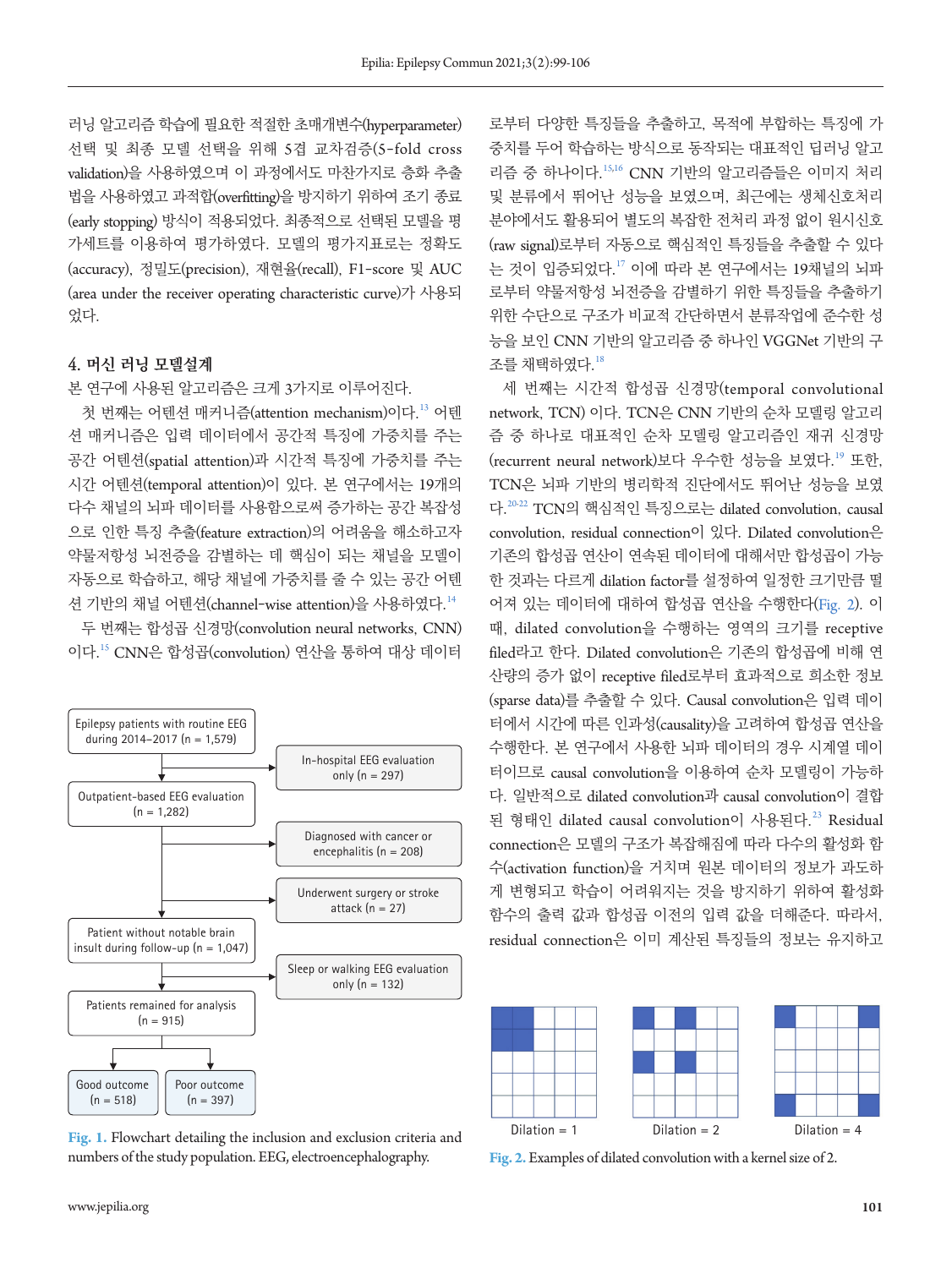새로운 특징들만을 효율적으로 추출하는 것이 가능해진다. TCN은 기존 dilated convolution에 residual connection을 추가 한 모델로 전체적인 구조는 [Fig](#page-3-0). 3과 같다.

본 연구에서는 앞서 언급한 어텐션 메커니즘, CNN, TCN을 모두 결합하여 모델을 설계하였고, 구조는 [Fig](#page-4-0). 4와 같다. 입력 데이터로 사용한 3개의 1분 길이를 가지는 19채널 뇌파 데이터 로부터 채널 어텐션을 통하여 중요한 채널의 가중치를 증가시킨 후, CNN을 통해 공간적 특징들이 추출된다. 이 때, 본 연구에서 사용한 CNN 모델의 구조는 Fig. [5](#page-4-1)와 같다. 총 5개의 합성곱 모 듈(convolution module)을 두었고, 각 모듈은 합성곱, 배치 정규 화(batch normalization), 최대 풀링(max-pooling) 층(layer)으로 구성된다. 합성곱층(convolution layer)에서는 각 모듈에 따라 64, 128, 256, 512개의 필터(filter)를 사용하였고, 각 필터의 크 기는 3으로 고정하였다. 합성곱층 이후에는 학습 속도를 개선하 고 과적합 문제를 최소화하기 위해 출력 값들의 분포를 정규화 하는 배치 정규화층(batch normalization layer) [24](#page-7-19)과 여러 특징 중 가장 큰 값을 가지는 특징 n개(본 연구에서는 n = 3)를 출력하 는 최대 풀링층을 추가하였다. 이후 TCN을 사용하여 CNN으 로부터 추출된 공간적 특징들의 시간적 인과관계를 모델링하고, 이로부터 계산된 시공간적 특징들로부터 전역 평균 풀링(global average pooling)과 전역 최대 풀링(global max pooling)을 사용 하여 특징들의 평균값과 최대값을 계산하여 최종적으로 약물저

항성 뇌전증을 분류하게 된다. 본 연구에서 사용한 TCN에서는 receptive filed의 크기를 4, 8, 16, 32로 변화시키며 결과를 비교 하였다.

## **결과**

분석에 활용된 978명의 평균 연령은 43세(표준편차 16)였고, 남 성은 511명, 여성은 467명이었다. 평균 2.3개(표준편차 1.2)의 항경련제를 복용하였으며, 순응군은 581명, 비순응군 397명이 었다.

머신 러닝에서 CNN을 기본으로 활용하였으며, 어텐션 메커 니즘과 TCN을 추가함에 따른 성능 향상을 검증하고자 최종 평 가 모델을 CNN만 사용한 경우, CNN에 어텐션 메커니즘을 추 가한 경우, CNN에 어텐션 메커니즘 및 TCN을 추가한 경우로 나누어 머신 러닝을 수행하였다. 이를 평가세트에 적용한 성적 은 Table 1[과 같다.](#page-5-0) Table 1에서 precision, recall, F1 score의 값 은 비순응군을 기준으로 계산되었다. CNN만을 사용하였을 때 보다 어텐션 메커니즘이 추가되었을 때 전체 정확도는 동일하였 으나 약물저항성 뇌전증의 감지 정확도가 향상되었으며, 어텐션 메커니즘과 TCN을 모두 추가하였을 때 전반적인 정확도가 더 욱 향상되었다. 특히 receptive filed를 8로 하였을 때 약물저항성 뇌전증의 감지 정확도가 가장 높았다([Table](#page-5-0) 1, [Fig](#page-5-1). 6).

<span id="page-3-0"></span>

**Dilated causal convolation**

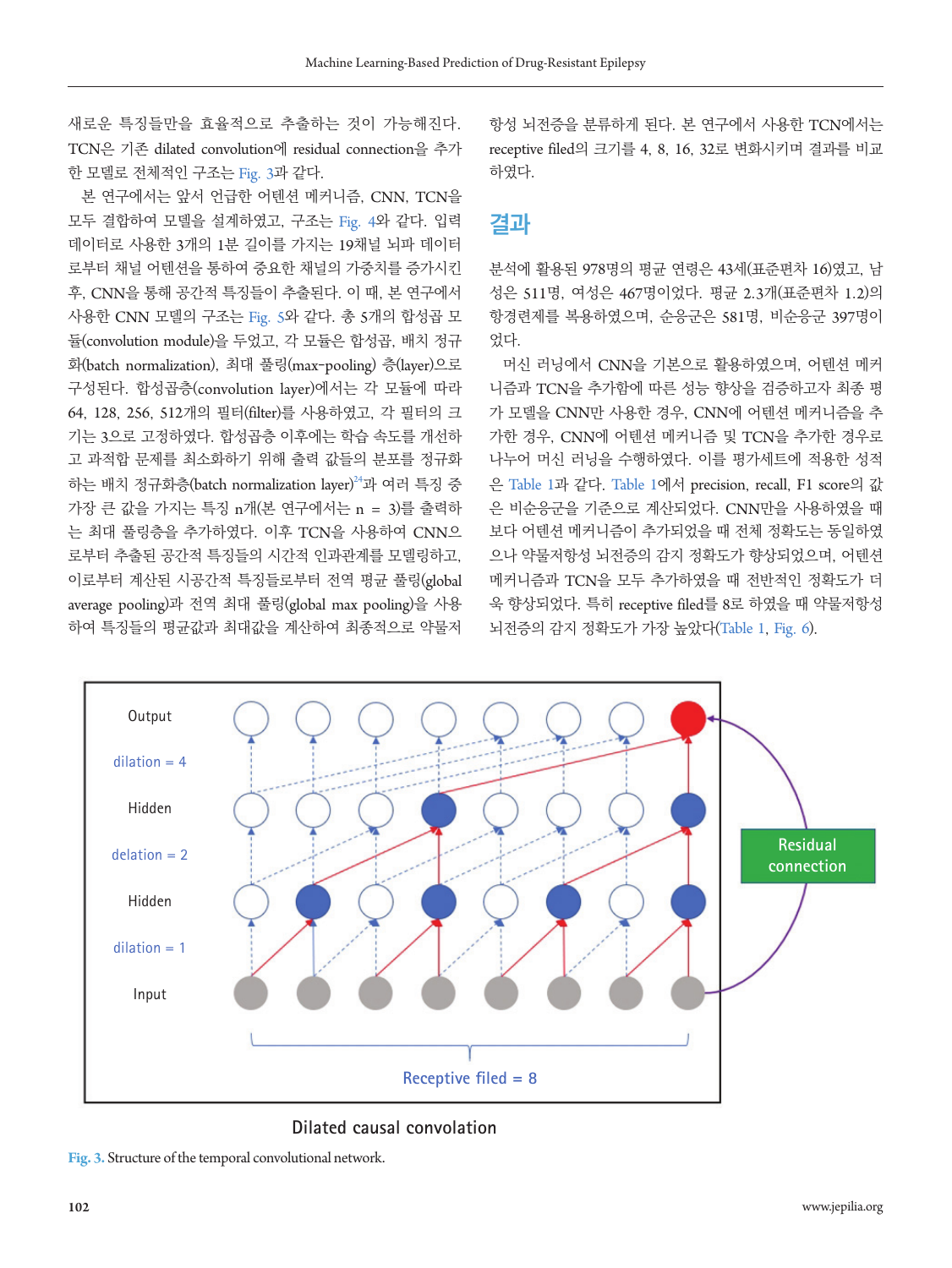<span id="page-4-0"></span>

**Fig. 4.** Structure of the model used in this study (Attention + CNN + TCN). CNN, convolutional neural network (VGGNet); TCN, temporal convolutional network; GAP, global average pooling; GMP, global max pooling.

이는 CNN에서 추출된 특징들이 최대 풀링층으로 인해 35개 의 데이터 포인트를 함축하고 있음을 고려할 때 약 10초에 해당 하는 길이에 해당하는데, 이는 10초 단위로 시간적 특징을 추출 하였을 때 정확도가 가장 높았음을 의미한다. [Fig](#page-5-2). 7은 성능이 가장 우수했던 receptive filed를 8로 설정한 모델에 대하여 혼동 행렬(confusion matrix)을 계산한 결과이다. 순응군을 비순응군 으로 오분류한 경우가 비순응군을 순응군으로 잘못 분류한 경우 보다 상대적으로 높게 나타났다.

추가적인 분석으로 receptive filed를 8로 설정한 모델에 대하 여 항경련제 투여 개수에 따른 정확도를 분석하였으며 이는 [Table](#page-5-3) 2와 같다. 비순응군이 전반적으로 순응군에 비하여 분류 정확도가 높았으며, 순응군 중 항경련제 2회 복용 데이터의 경 우 낮은 정확도를 보였다.

### **고찰**

연구 결과 머신 러닝 기법을 활용하여 뇌파 데이터를 학습할 경

<span id="page-4-1"></span>

**Fig. 5.** Convolutional neural network structure in this study (VGGNet-based).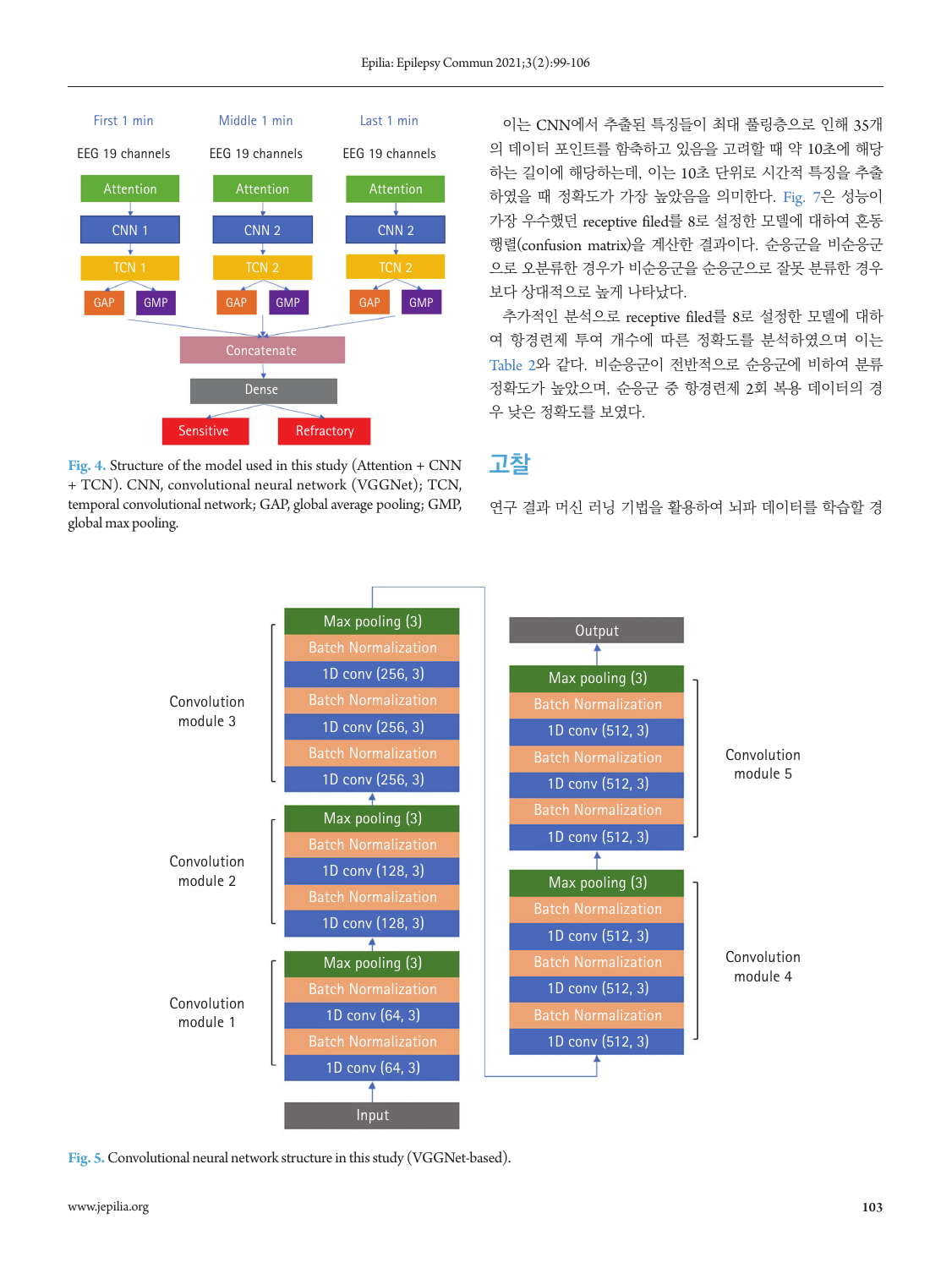| Model                                  | Accuracy | Precision | Recall   | F1 score | <b>AUC</b> |
|----------------------------------------|----------|-----------|----------|----------|------------|
| <b>CNN</b>                             | 0.64966  | 0.468694  | 0.702148 | 0.55517  | 0.560168   |
| Attention + CNN                        | 0.64966  | 0.550797  | 0.684248 | 0.592735 | 0.607563   |
| Attention + $CNN + TCN$ (Receptive 4)  | 0.659864 | 0.504696  | 0.743193 | 0.595615 | 0.597142   |
| Attention + CNN + TCN (Receptive 8)    | 0.659864 | 0.526901  | 0.813593 | 0.633798 | 0.634957   |
| Attention + $CNN + TCN$ (Receptive 16) | 0.670068 | 0.530994  | 0.774085 | 0.626646 | 0.633949   |
| Attention + $CNN + TCN$ (Receptive 32) | 0.642857 | 0.499059  | 0.821699 | 0.614814 | 0.602016   |

<span id="page-5-0"></span>**Table 1.** Comparison of performance according to the models

AUC, area under the receiver operating characteristic curve; CNN, convolutional neural network (VGGNet); TCN, temporal convolutional network.

<span id="page-5-1"></span>

**Fig. 6.** Receiver operating characteristic (ROC) curve and areas under the ROC curve (AUCs) for each model. CNN, convolutional neural network (VGGNet); Att, Attention; TCN, temporal convolutional network.

<span id="page-5-2"></span>

**Fig. 7.** Confusion matrix of the CNN + Attention + TCN (Receptive field: 8) model. CNN, convolutional neural network (VGGNet); TCN, temporal convolutional network.

우, 약물저항성 뇌전증 여부에 대해 일정 정도 수준에서 구분이 가능하였다. 하지만, 예측의 정확도는 실제로 임상에 적용할 수

<span id="page-5-3"></span>**Table 2.** Accuracy according to the number of antiepileptic drugs (Receptive filed 8)

|                            |       | Sensitive group |             | Refractory group |       |       |
|----------------------------|-------|-----------------|-------------|------------------|-------|-------|
| No. of antiepileptic drugs |       |                 | 3           |                  |       |       |
| No. of samples in test set | 91    | 84              | 75          | 28               | 13    |       |
| No. of correct prediction  | 51    | 40              | 55          | 22               | 10    |       |
| Accuracy (%)               | 56.04 | 47.62           | 73.33 78.57 |                  | 76.92 | 66.67 |

있는 수준은 아니어서 뇌파 데이터만으로 약물저항성 뇌전증 여 부를 판별하기는 어려운 것으로 확인되었다. 단순 CNN보다는 어텐션 및 TCN과 결합한 모델이 성능이 좋았으며, 본 연구에 사용한 모델 기준으로 볼 때 순응군보다는 비순응군에서 약물저 항성 여부를 더 정확하게 평가할 수 있는 것을 확인하였다.

뇌파 데이터를 학습하는 방식으로는 실제 사람이 보는 뇌파 데이터 원본 그대로 이미지를 학습하는 방식, 또는 시계열 학습 을 하는 방식 및 전통적으로 많이 쓰는 방식인 푸리에 변환 (Fourier transform)을 통한 스펙트럼 데이터 등 기타 전처리 기 법을 활용하여 얻은 2차적인 정보를 학습하는 방식 등이 있다. 후자의 방식이 기존의 뇌파 연구에서 많이 활용되어 왔으며, 머 신 러닝 역시 전통적인 모델들을 활용하기 위해서는 이러한 전 처리 등을 통해 특징 추출을 하는 과정이 필요하다. 그러나 CNN을 기반으로 한 다양한 딥러닝 모델들이 개발되어 모델 내 특징 추출 방식부터 학습이 가능하므로 뇌파 데이터 역시 이러 한 변환 없이 원본 데이터 그대로 학습하는 것이 가능하게 되었 다. 본 연구에서는 기존 연구에서 많이 활용되지 않던 CNN 기 반의 딥러닝 모델로 기본적인 전처리만 한 뇌파데이터의 원시신 호 자체를 학습하여 결과를 얻어내었으며, 이를 바탕으로 뇌파 데이터 내 학습이 가능한 약물저항성 연관 패턴이 존재할 수 있 음을 확인하였다. 그러나, 머신 러닝 알고리즘의 한계로 어떤 패 턴을 어떻게 학습하였는지는 정확히 알 수 없으며, 또한 약물저 항성 뇌전증 환자의 경우 뇌파 촬영 시점에 발작파 및 서파 등이 더 많이 검출되어 뇌파 학습 데이터에도 더 많이 반영되었을 것 이므로 단순히 발작 및 뇌기능 저하와 관련된 패턴을 학습한 결 과인지 약물저항성 뇌전증에 특징적인 뇌파를 학습한 것인지는 확실히 구분하는 데에는 한계가 있었다.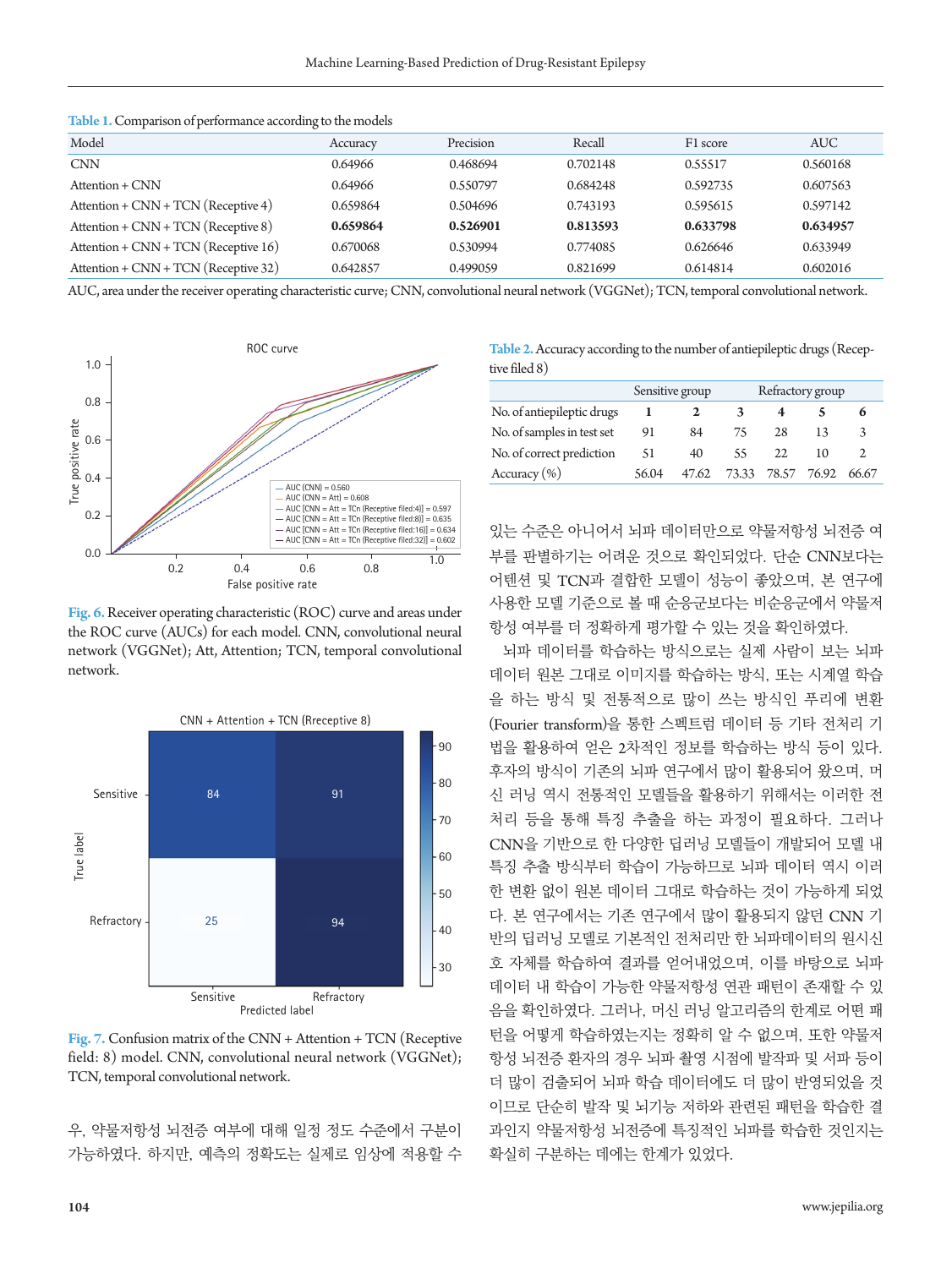본 연구에서 항경련제 투여 개수별 정확도는 항경련제 투여 개수가 2개인 경우에 가장 떨어졌으며, 3개 이후 뚜렷하게 증가 하였다가 6개 이상에서 다시 떨어지는 추세를 보였다. 이는 항 경련제를 2개 복용하고 있는 환자의 경우 발작이 완전히 조절되 지 않는 상태이나 약을 더 늘리지 않고 경과를 보고 있는 환자들 이 같이 포함되어 있어 비순응군이 순응군으로 분류되어 학습 정확도 및 예측 정확도를 떨어뜨렸을 가능성이 있다. 6개 이상 에서 다시 떨어지는 추세를 보이는 것은 6개 이상 약물을 복용 한 환자의 수가 5명뿐이었기 때문에 정확도의 유의미한 감소라 볼 수는 없으며 3개에서 5개 사이에서 정확도가 비슷한 수준으 로 유지되었으므로 6개 이상에서도 실제로는 이 정도 정확도를 보일 것으로 간주하는 것이 적절할 것이다. 순응군이 비순응군 에 비해 예측 정확도가 떨어지는 이유 중 하나는 앞서 기술한 바 와 같이 비순응군에서 발작파 및 서파가 더 많이 포함되어 있기 때문이겠으나, 순응군에서도 뇌파에 따라서는 발작파 및 서파가 많이 포함되어 있을 수 있으므로, 이러한 부분들이 비순응군 여 부를 예측하는 패턴으로 활용되었다면 순응군의 예측 정확도를 떨어뜨리는 요인으로 작용하였을 가능성이 있다. 또한 항경련제 를 2제 복용하는 경우 비순응군이 포함되어 있어 학습 시 순응 군 여부를 구분하는 패턴 학습에 부정적인 영향을 주었을 가능 성이 있다.

본 연구는 다음과 같은 한계점이 있어 해석에 고려가 필요하 다. 첫째, 본 연구는 약물을 복용하기 전 얻은 뇌파 데이터를 바 탕으로 학습을 진행하지 못하였으며, 뇌파 촬영 당시 대부분의 환자들이 한 개 이상의 뇌전증 약물을 복용하고 있었다. 뇌신경 의 활동을 조절하는 것이 항경련제의 주요 역할이나, 기존 연구 들에서 뇌전증 약을 포함한 다양한 약물들이 뇌파에 영향을 줄 수 있다는 점이 알려져 있어 이러한 부분들이 학습의 정확도를 떨어뜨리는 데 역할을 하였을 가능성이 있다. 따라서, 약물 복용 전 시행한 뇌파를 학습하여 머신 러닝의 성능에 대한 추가 연구 가 필요하며, 이러한 본 연구의 한계점이 성능에 영향을 주었다 면 실제 머신 러닝을 통한 예측 능력은 본 연구에 비해 개선될 여지가 있을 것이다. 둘째, 본 연구는 후향적 뇌파 데이터를 모 아 진행한 연구로 의무기록지 상에 등록된 뇌전증의 진단 환자 들을 대상으로 하였으므로, 진단의 정확도나 임상적 세부 구분 및 학습을 저해시킬 수 있는 요소를 포함하는 데이터에 대한 분 류 및 배제가 되지 않아 이러한 부분들이 모델 학습의 성능에 영 향을 주었을 가능성이 있다. 또한 뇌파 데이터를 뇌파 촬영 시 작, 중간 및 마지막 부분을 얻고 초기 및 광 자극 및 과호흡 후, 수면 유도가 된 상태의 세 부분을 얻어 다양한 정보를 넣어 학습 의 성능을 높이고자 하였으나, 유발 자극이 끝난 시간이나 수면 유도 정도 등이 환자별로 달라 자극 유발에 대한 효과가 뇌파에 반영된 정도 및 수면 단계 등이 환자별로 다르다는 문제가 있었 다. 셋째, 본 연구는 뇌파 데이터 모양 그대로를 CNN을 기반으 로 한 모델을 통해 학습시킨 연구라는 점에서 의의가 있으나, 기 존 뇌파 연구에 많이 사용하는 주파수 스펙트럼을 활용한 학습 및 딥러닝의 방식이 아닌 전통적인 머신 러닝 기법들을 통한 분 석을 같이 하지 않아 이러한 방식의 머신 러닝의 성능과 비교하 여 우수한 모델인지에 대해서는 확인하지 않았다. 따라서 이에 대해서는 추후 연구에서 체계적인 비교가 이루어질 필요가 있 다. 또한, 뇌파 데이터 모양 그대로를 학습시키고자 했기 때문에 푸리에 변환 등을 통해 뇌파 데이터를 주파수 스펙트럼으로 변 환하는 것 외에도 여러 방식의 뇌파 데이터 전처리 방식 역시 본 연구 모델에는 적용되지 않아서 이에 대한 확인이 되지 않았으 므로 추후 추가적인 연구가 필요하다.

본 연구를 통해 약물저항성 뇌전증과 관련된 패턴이 뇌파 데 이터 내에 포함되어 있을 가능성이 있음을 확인하였으나, 모델 의 한계이거나 또는 뇌파가 포함하는 정보의 한계로 뇌파 데이 터만을 가지고 약물저항성 여부를 판별하는 것은 어려움을 확인 할 수 있었다. 머신 러닝을 포함한 인공지능의 발전이 진료의 영 역에서도 부분적으로는 의사의 역할을 대체할 가능성이 있으나 주로는 보완적인 역할을 할 것으로 전망되며, 그 이상의 역할을 위해서는 현재와 같이 단편적인 데이터의 집합을 특정 모델로 학습하는 방식을 넘어서는 변화가 필요할 것으로 생각된다. 보 완적인 역할을 하기 위한 성능을 보이기 위해서도 아직 개선해 야 할 부분이 많을 것이다. 본 연구가 다양한 한계를 내포하고 있는 만큼 이를 극복할 수 있는 데이터와 더욱 개선된 데이터 전 처리 및 학습 모델의 도입을 통한 추가적인 연구들을 진행할 필 요가 있다.

#### **Notes**

#### **Conflicts of interest**

No potential conflicts of interest relevant to this article were reported.

#### **Author contributions**

Conceptualization: YWS, KYJ. Data curation: YWS, KSC. Investigation, Methodology: YWS, HSE, KYJ. Project administration: YWS. Resources, Supervision: KYJ. Formal analysis, Visualization: HSE. Writing–original draft: YWS, HSE. Writing–review & editing: YWS, HSE, KYJ

#### **Acknowledgements**

None.